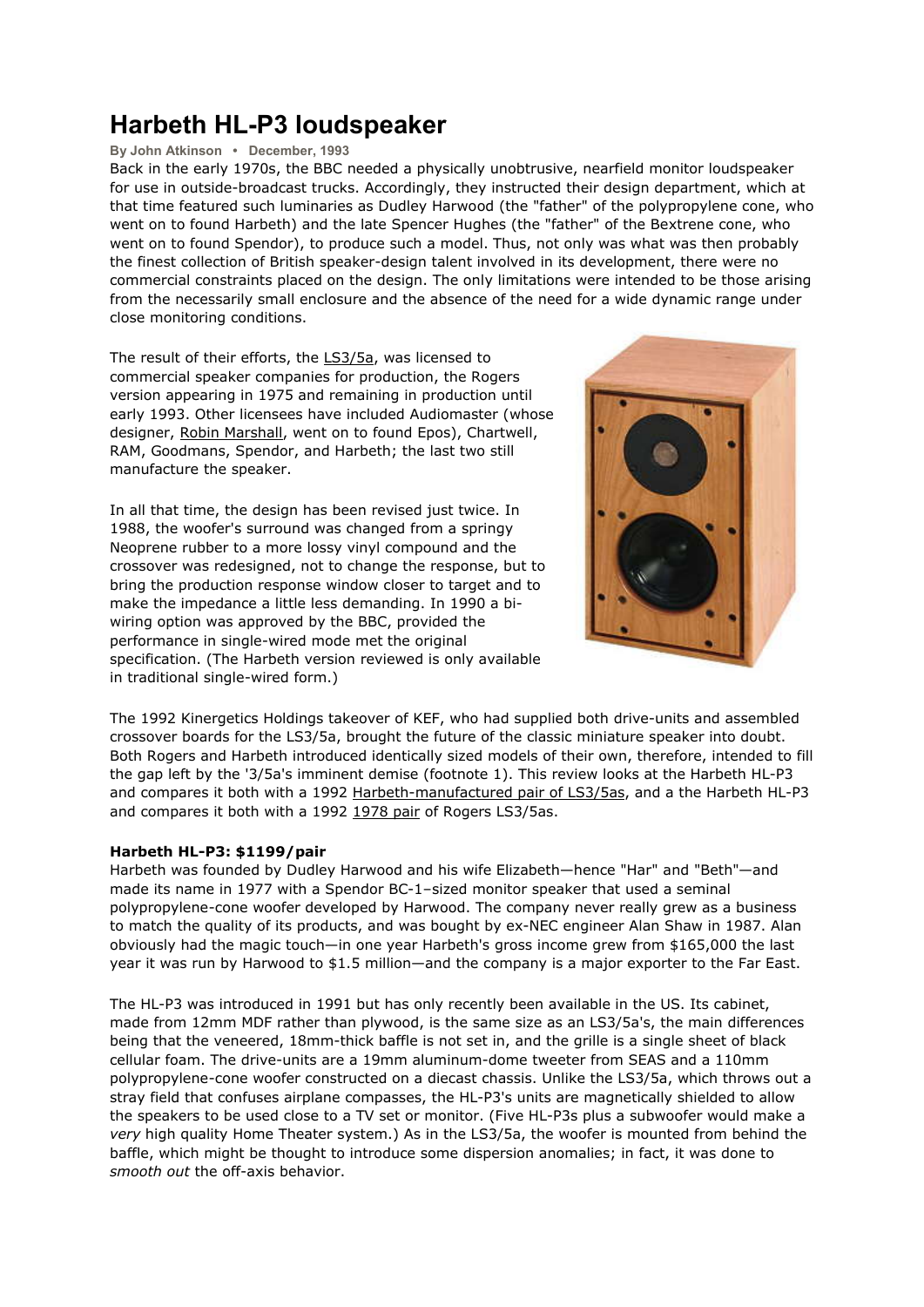The drive-units are crossed over at 3.5kHz with a 21-element crossover, featuring 18dB/octave electrical slopes. The low-pass and high-pass sections are completely separate and are brought out to separate pairs of terminals on the rear panel to allow bi-wiring. Much use was made of computer modeling in the speaker's design. The HL-P3 is intended to be used on high-quality stands away from room boundaries. The review samples came finished in a beautiful ebony veneer.

### **Sound**

In a word, "stunning." In another word, "clean." In another, "an astonishing amount of bass for such a small speaker." (Okay, that's more than one; I thought I'd check to see if you were paying attention.)

Yes, the HL-P3 is a minimonitor and will never be mistaken for anything else. But its upper-bass bloom contributes to a feeling of low-frequency power without doing the usual LS3/5a things that reduce the sense of pace. Despite bass that, in quantity, seemed to be very similar to that of the LS3/5a, the HL-P3's quality was quite a bit better, there being more of a sense of flow to the music, of booty being better kicked along.

I have to add a caveat that the HL-P3 can't work miracles—the radiating diameter of its woofer is really only 4"—and its owner should be careful not to exceed its power handling. The left- and right-channel Fender bass tracks on *Stereophile*'s *Test CD 2*, for example, could only be played up to an in-room spl of around 90dB without audible distress.

The midrange sounded generally clean, not nasal in the manner of the BBC design. In fact, after much listening, I still had nothing to say about the HL-P3's midrange character, which is itself a compliment. In the treble, the sound was less wiry than my old LS3/5a, and cleaner than the newer Harbeth version.

It's no coincidence that the dominant instruments in jazz and rock are the saxophone and electric guitar, respectively. To a considerably greater degree than typical classical instruments, players of these instruments can shape the sound of each to reflect their own musical personalities. Only the human voice itself has more of an ability to be colored by personality, which is why these instruments can truly be said to sing.

The HL-P3 faithfully reproduced the different characters of different guitarists. Whether it was Jeff Beck's heavily fingered Fender Stratocaster, the wiry Telecaster played by Jimmy Page on the "Stairway to Heaven" solo, the distinctive signature of Queen's Brian May's homemade axe, or Eric Clapton's various Gibsons in Cream or the Stratocasters of his solo years, their identities remained undiluted via the little Harbeths.

Well-recorded classical piano—Peter McGrath's excellent 1987 recording of Ivan Davis performing Grieg's *Holberg Suite* (Audiofon CD-72022), for example—sounded vividly real. Despite the speaker's low-register reticence, it did attempt to convey the bass weight of the piano. The LS3/5a, by comparison, sounded spongier in the bass. This was at moderate levels, however; played too loud with this recording, the HL-P3 lost lower-midrange clarity.

The HL-P3's mid-treble seemed a bit forward-balanced, pushing the in-room sound to the edge of brightness. Perhaps because of this, the dark-sounding Melos SHA-1 proved a better match than the more analytical Audio Research LS2B. The high-level voices on the 1990 Hyperion recording of Vaughan Williams's *Five Mystical Songs* (CDA66420), for example, became too strident with the LS2B. The Melos pushed them all farther back in the soundstage.

Overall, and as long as the speaker was not played too loud, the musical detail revealed by the Harbeths was almost preternaturally accurate. You could vividly hear the delicate halo of space that surrounds the solo violin that opens the Vaughan Williams *Serenade to Music* on the Hyperion CD, but without it being thrust under your nose.